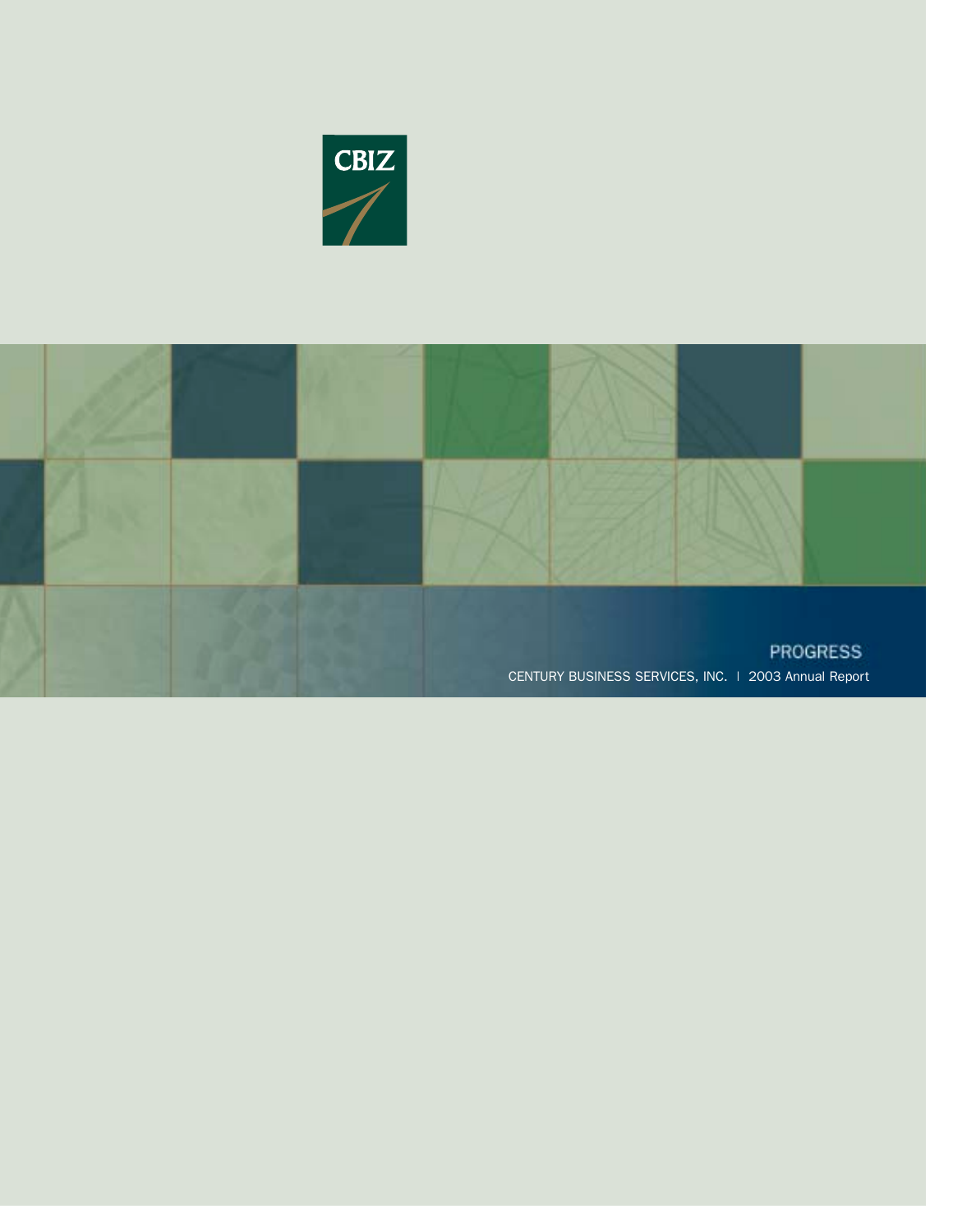## TABLE OF CONTENTS

| <b>FORM 10-K</b>                          |
|-------------------------------------------|
| SHAREHOLDER INFORMATION INSIDE BACK COVER |

### MISSION STATEMENT

Our mission is to help our clients prosper by providing them with a wide array of high quality business and individual services. Our first priority is to serve our clients. We will consistently provide superior services and products designed to make our clients' business easier and more profitable while building long-lasting relationships with our clients.

Our unwavering commitment to our clients will be equaled by our commitment to our associates. We will maintain a service culture that is encouraging and motivating, that fosters and rewards high performance, and that creates career opportunities.

### CORPORATE PROFILE

As a trusted advisor to small and midsized businesses across America, it is our mission to provide our clients with solutions that help them improve their profitability. From our many service platforms — in areas ranging from accounting and employee benefits to payroll and information technology services — we strive to make sure that our customers are receiving the most effective outsourced solutions available to them. With nearly 4,700 associates staffing more than 160 offices across the country, CBIZ's base of resources is uniquely suited to support the growth of our clients.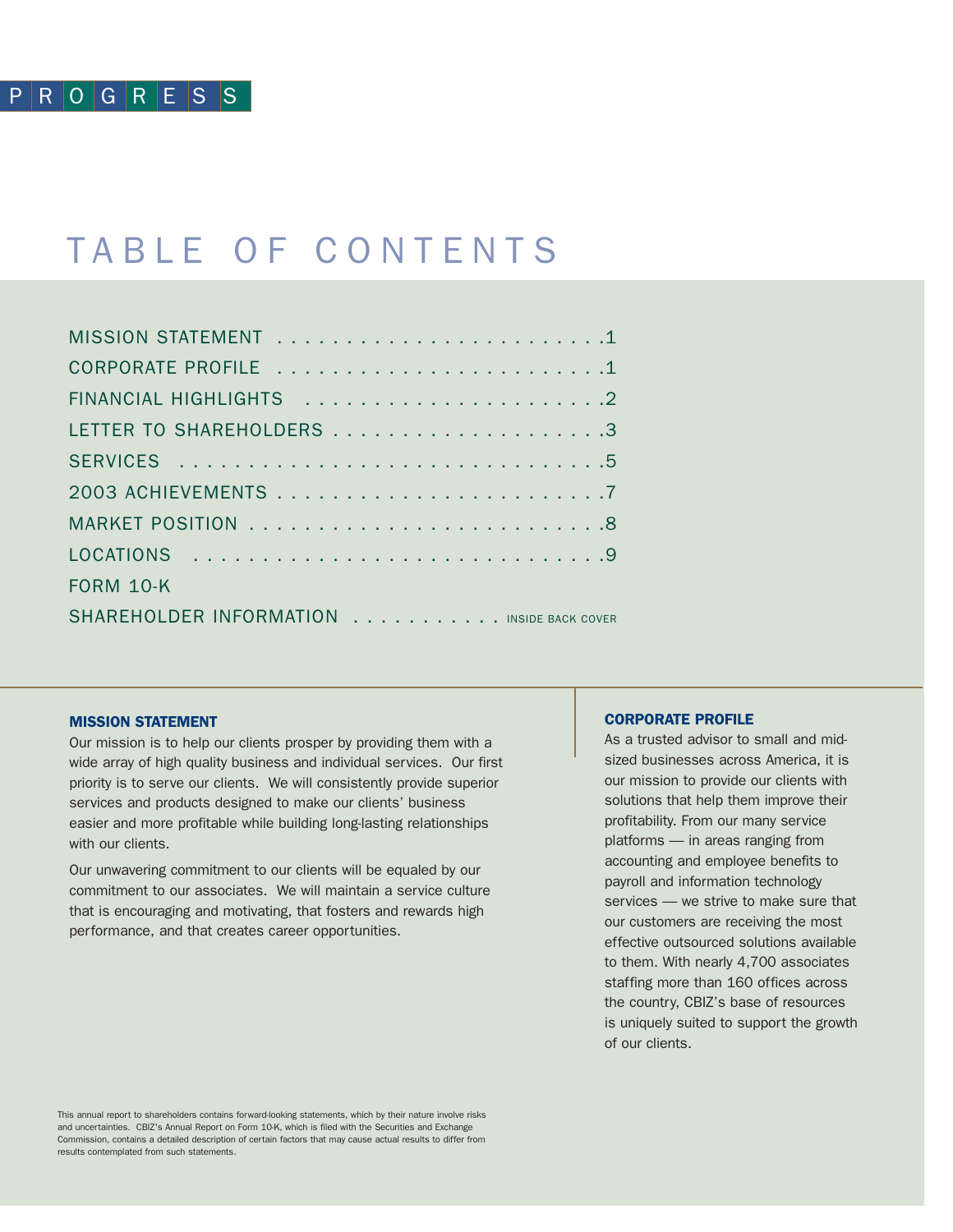# FINANCIAL HIGHLIGHTS



DEBT-TO-EQUITY



BANK DEBT (IN MILLIONS) 2001 2002 2003 \$55.0 \$17.5 \$14.0

\* Same-unit revenues represents revenues from continuing operations for units that had a full twelve months of revenues in all periods presented.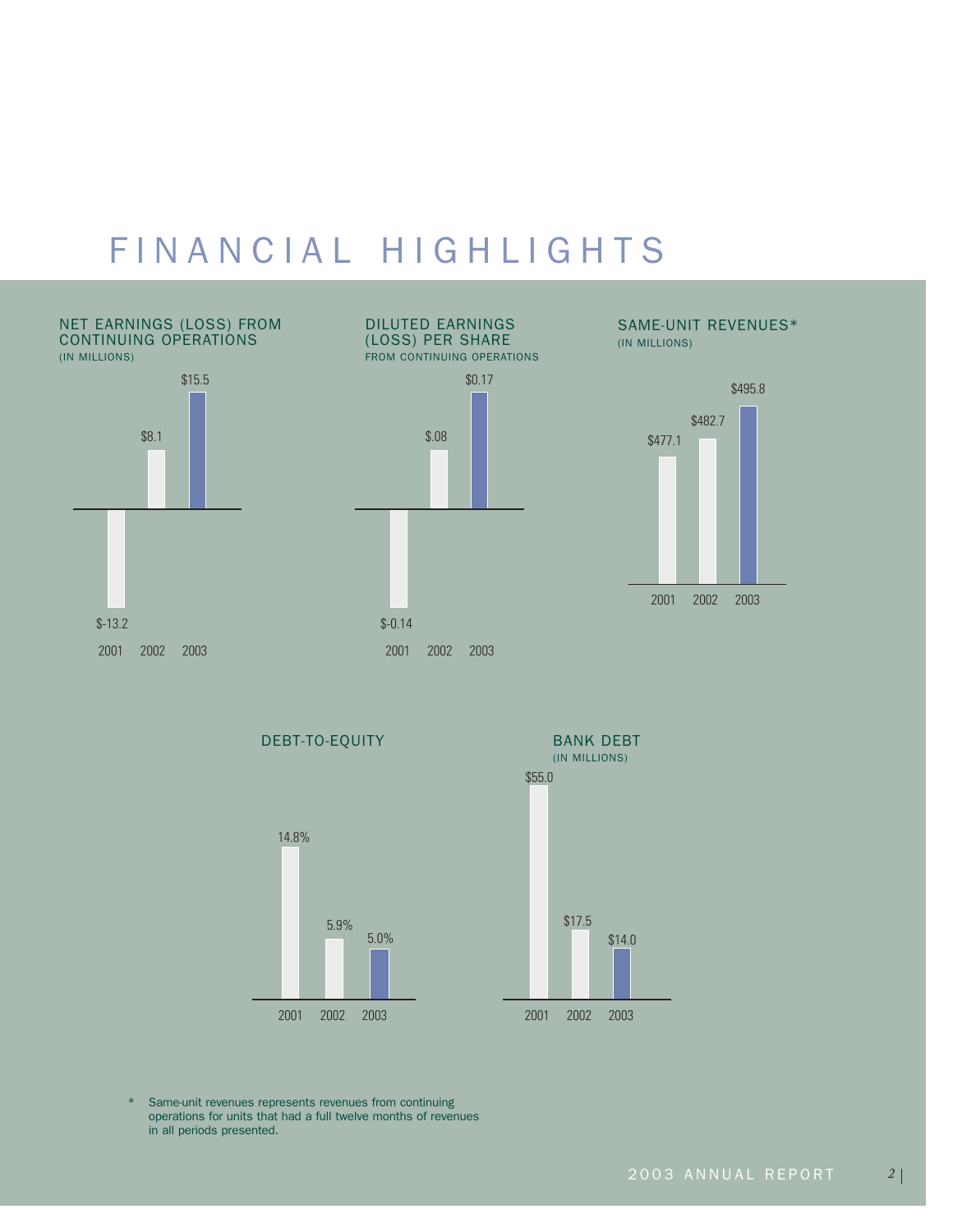# LETTER TO SHAREHOLDERS

### Dear Fellow Shareholders,

2003 was a strong year for CBIZ. Today, CBIZ is a healthy, vigorous company on a secure foundation. This is a testament to the efforts of our nearly 4,700 associates who contribute their dedication, energy, and talent, and to our stockholders, who continue to demonstrate their confidence in our company.

Despite continuing economic uncertainty, our operating results showed substantial improvement over the prior year. We generated strong cash flow, completely paid down outstanding debt for the first time in company history, made strategic acquisitions, and invested in our business.

Strategic planning and the solid groundwork laid over the last few years helped CBIZ achieve many important goals in 2003. The past year was marked by investments in acquisitions, technology, and new products that are critical to building our future. We were also pleased to welcome two new independent directors to the CBIZ Board of Directors, Todd Slotkin and Donald Weir.

We reached our public projections for financial and organizational success. We met our earnings per share goal from continuing operations with \$0.17 compared to \$0.08 for 2002. Earnings from continuing operations showed an impressive improvement, growing to \$15.5 million, an increase of 92% over last year's \$8.1 million. In addition, we also exceeded our \$45 million EBITDA goal.

We divested non-core, non-strategic operations which lowered revenue by nearly \$9.0 million this year but, more importantly, helped to improve our bottom line. This revenue loss was offset by the revenue generated from our acquisitions. Overall, same-unit revenue grew by 2.7% in 2003.

### A Stronger Bottom Line

Over the past year, we have worked tirelessly to build a bright future for CBIZ. We have made great strides by improving our balance sheet, our income statement, our financial reporting systems, and our management team.

Perhaps most notable among the year's accomplishments was meeting our goal to be out of debt by the third quarter. Not only did we completely eliminate debt this past June, we held \$2.6 million in short-term surplus in cash investments. This positioned us well for our next step, a share repurchase.

### Successful Stock Repurchase

The elimination of debt, margin improvement, and continued strong and consistent cash flow enabled us to use our capital to purchase 10 million shares of our outstanding common stock in a Dutch Auction Share Repurchase. The shares were repurchased at \$3.30 per share as shareholders were offered a unique liquidity opportunity without the usual transaction costs. For shareholders retaining their shares, the Dutch Auction was immediately accretive to earnings per share. CBIZ subsequently acquired 104,000 shares in open market purchases.

### New Businesses Acquired in Key Markets

CBIZ enhanced its service offerings in several important markets with the acquisition of benefits consulting firms in Salt Lake City and Boca Raton and an accounting firm in Southern California. The addition of Stamford, Connecticutbased CBIZ Harborview has bolstered the company's capabilities to provide outsourcing of internal auditing and assist our clients with compliance with the Sarbanes-Oxley Act of 2002.

Smart acquisitions like these contribute beyond their face value. The existing and prospective clients of these new companies bring to CBIZ potential opportunities for crossserving with other units, an important element in our strategy. I'm happy to report that we not only met our cross-serving goal in 2003, we exceeded it. We set \$7.5 million as our target for first-year revenue; we achieved \$7.7 million, a significant increase over 2002's \$6.5 million. We're also starting the year with significantly more cross-serving opportunities in the pipeline than one year ago, which bodes well for 2004's crossserving potential.

### Positive Institutional Investor Relations

Among our other achievements in 2003 was the expansion of our Investor Relations Program. Along with other CBIZ executives, I had the pleasure of meeting with more than 70 investor groups in New York, Chicago, Boston, and Cleveland, experiencing firsthand their growing interest in CBIZ as an attractive investment and an emerging leader in business services outsourcing.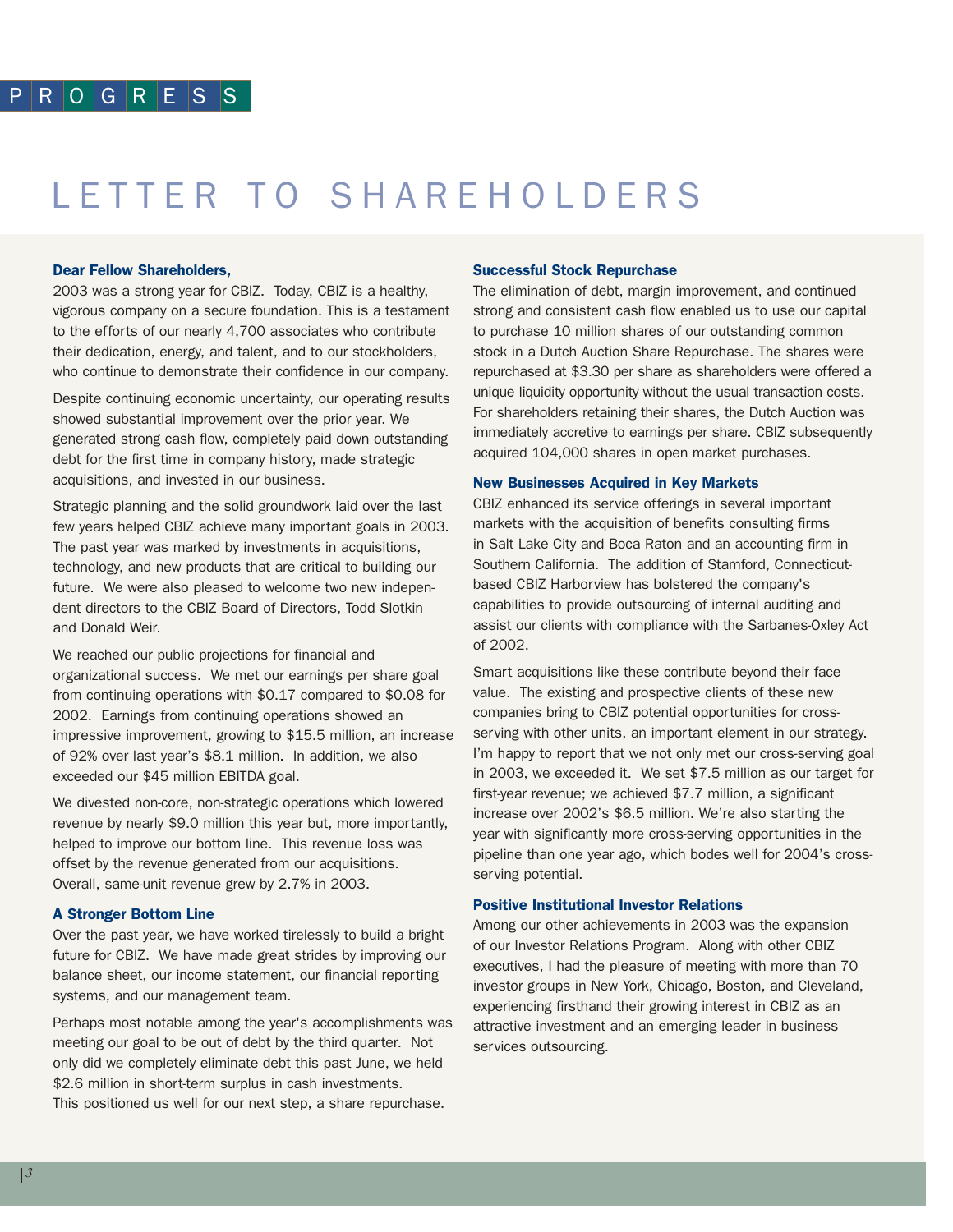

### Significant Performers

In 2003 we continued to see growth across many CBIZ service areas, particularly in the benefits and insurance and medical practice management arenas, where outstanding performance helped drive increasing revenue and profit.

The high caliber of CBIZ professionals working in these and all our practice areas is a critical component of our growing success. In addition to hiring and retaining the best people, we are committed to investing in our talented associates. In March, we began a new leadership training program initially directed at business leaders and senior staff. We also conducted our first "high-performer" training session, and began, on a regional basis, sales presentation skills training.

Respect for the individual is a core value of our company. This past year, all CBIZ associates participated in a mandatory online anti-harassment training program that is a part of CBIZ University, a training tool designed for and offered to our clients.

### The Right Business Model for the Times

While professional expertise will continue to power our growth, we also have every reason to be optimistic about the future given CBIZ's business model. The economics of outsourcing are extremely favorable: a significant growth rate is predicted for the outsourcing of finance and accounting services, and the use of human resources outsourcing is expected to triple over the next few years.

Furthermore, payroll remains the most frequently outsourced service and is one of CBIZ's key service areas. With our excellent payroll offerings, we gain a portal through which we can offer other CBIZ products to our clients.

Having strengthened and improved our business in so many ways over the past year, CBIZ is now well positioned to capitalize on the growing trend of infrastructure outsourcing. These opportunities should enable us to accelerate our growth and continue to improve our financial performance.

Finally, I'd like to thank all of our shareholders for their support, our employees and senior management for their continued and tireless efforts, and our Board of Directors for their valuable guidance. CBIZ has a promising future, and I can assure you that we are doing all that we can to continue to strengthen our company and bring greater value to our shareholders.

Sincerely,

Uve 1

Chairman and Chief Executive Officer March 17, 2004

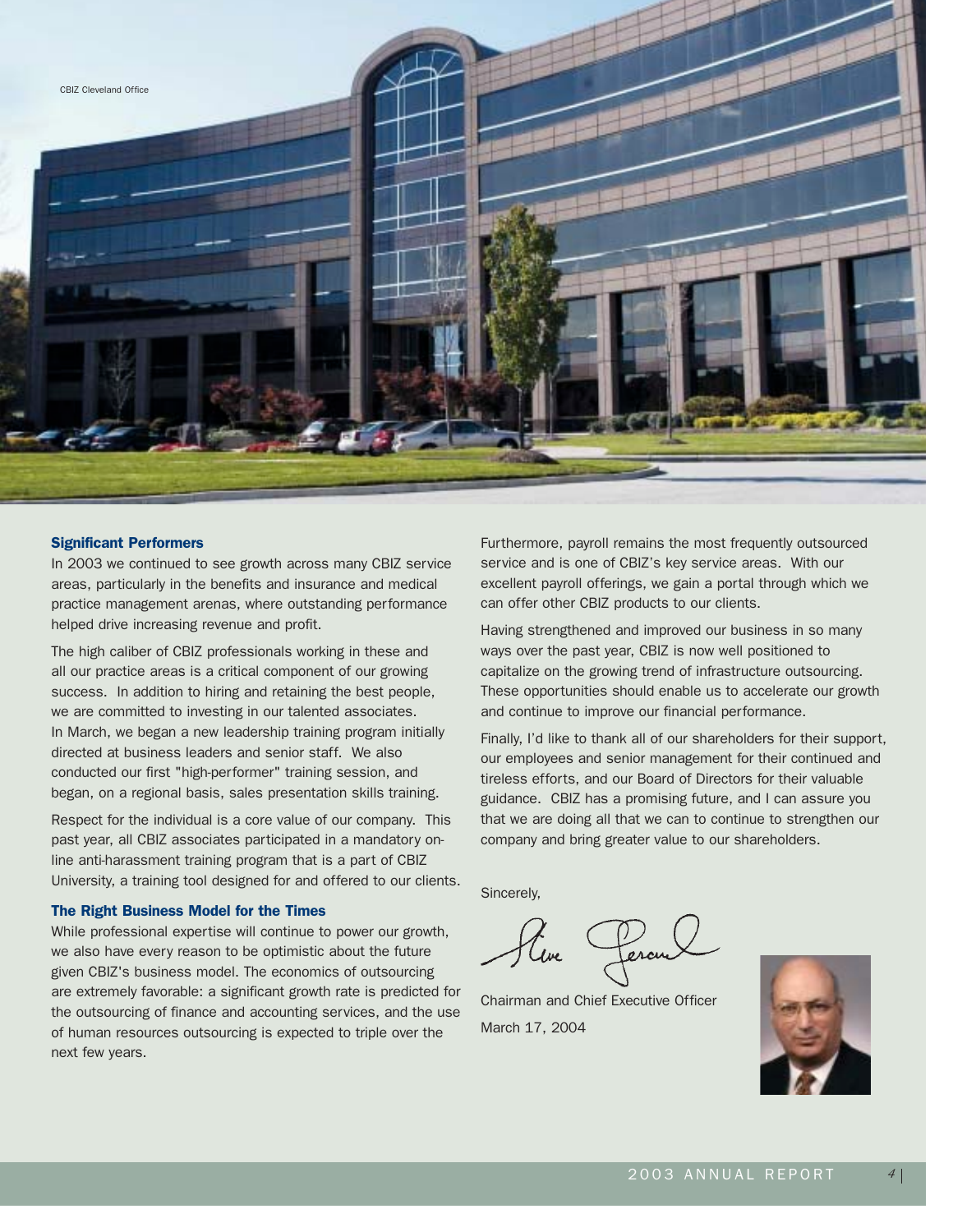### PROGRESS

## SERVICES

### Accounting, Tax & Advisory Services

CBIZ Accounting, Tax & Advisory specialists provide customized and integrated solutions for businesses and individuals coast-tocoast. Serving as knowledgeable advisors and advocates, CBIZ



Len Miller, Senior Vice President, Accounting, Tax & Advisory Services

accountants and tax specialists work closely with clients on their immediate and long-term goals. Combining the experience of a national company with the accessibility and familiarity of a local office, CBIZ provides:

- Accounting and Business Consulting Services
- CFO/Controller Outsourcing
- Corporate Recovery and Turnaround Consulting
- Litigation Support
- Not-for-profit Consulting
- Profit Enhancement Consulting
- Succession and Estate Planning
- Tax Services

### Benefits & Insurance Services

From more than 40 locations across the country, CBIZ Benefits & Insurance Services consultants utilize their in-depth insurance and financial services industry knowledge to design, communicate,



Robert A. O'Byrne, Senior Vice President, Benefits & Insurance Services

and administer competitive employee benefit and risk management strategies to  $\sqrt{ }$ suit each client's unique needs. Services include:

- Actuarial Services
- Bank Compensation Plans
- Benefits Consulting
- Benefits Enrollment Technology
- Life Insurance and Executive Compensation Plans
- Property & Casualty
- Retirement Plan Services
- Risk Management
- Worksite Marketing

### Human Resources Consulting

CBIZ offers mid-sized businesses professional HR support on tactical day to-day issues as well as long-term strategic issues involving the welfare of the organization and its

employees.

Knowledgeable professionals also help clients ensure legal compliance with HR policy and implementation. Major service areas include:

- Compensation Consulting
- Human Capital Planning
- Human Resource Audits & Reorganizations
- Human Resource Outsourcing
- Organization Development & Online Training Management
- Performance Consulting
- Policy Development & Monitoring
- Recruiting, Selection and Retention
- Sales & Leadership Training
- CBIZ University

#### Information Technology Consulting

Through our subsidiaries, CBIZ Network Solutions and CBIZ

Technologies, CBIZ assists clients in using information technology to improve business operations, performance, and profitability. A nationwide team of technical and service professionals provides the following IT solutions:



Rick Spector, President, CBIZ Technologies

- Business Applications
- Custom Software Development
- Data Storage Solutions (SAN, NAS)
- Hardware and Software Acquisition and Staging
- Managed Services and Network Monitoring
- Network Solutions and Development (LAN, WAN)
- Onsite Installation and Maintenance Support
- Project Management and Design
- Security Solutions and Assessment (Firewalls, VPN)
- Software Implementation and Training



Kevin Nussbaum, President, CBIZ Business Solutions of St. Louis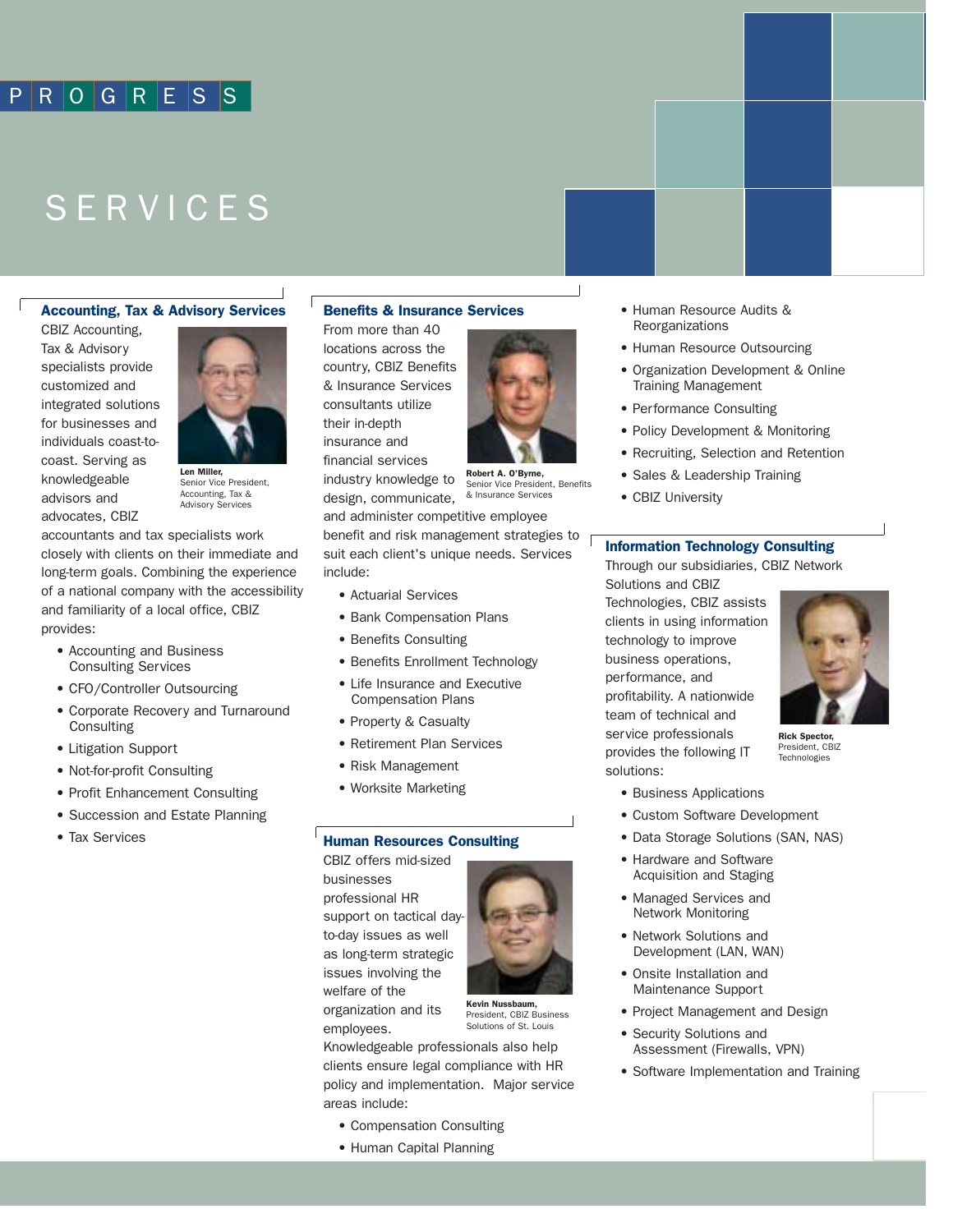### Medical Practice Management

CBIZ Medical Practice Management provides services designed to relieve physicians of time-consuming business operations so they can focus on practicing medicine. CBIZ healthcare



professionals, including Management CPAs, MBAs, and MHAs, J. Doug Bush, President, CBIZ Medical Professionals

offer billing and practice-management services such as:

- Benefits Program and Retirement Plan Design
- Budgeting and Cash Flow Analysis
- Coding and Billing Services
- Collections and Account Follow-up
- Compliance Plans
- Credentialing
- Electronic Claims Filing
- Managed Care Contracting
- Practice Mergers
- Strategic Planning

### GOVERNMENT RELATIONS

### HEALTHCARE SOLUTIONS

LITIGATION SERVICES

M&A / CAPITAL ADVISORY

MARKETING CONSULTING

REAL ESTATE ADVISORY

### Payroll Services

CBIZ Payroll offers comprehensive, state-of-the-art payroll administration services that deliver a fully integrated payroll solution to small and mid-sized businesses in a wide



President, CBIZ Payroll

variety of fields. Among the full range of services are:

- Cafeteria Plan Administration
- COBRA Administration
- Detailed Payroll and Benefits Reporting
- Payroll Administration
- Workers' Compensation

### Property Tax Services

The CBIZ Property Tax Group is a nationwide network of property tax specialists with jurisdictional expertise in virtually every state. The CBIZ Property Tax Group is supported by CBIZ accountants, tax advisors, valuation



Ed Silva, President, CBIZ Property Tax Solutions

specialists, construction and real estate experts, and business consultants. CBIZ represents property managers, owners, tenants, developers, and businesses of all types and sizes throughout the U.S. with the following services:

- Fixed Assets Analysis
- Personal Property Lease Processing
- Property Tax Administration and Compliance
- Real Estate and Assessments Review
- Tax Bill Review and Approval
- Unclaimed Property Review

### Valuation Services

CBIZ is one of the largest independent valuation companies in the country, providing authoritative valuation of businesses, securities, intellectual

property, intangible assets, machinery & equipment and real estate. CBIZ valuation expertise is used by clients in a variety of areas including financial reporting, tax planning, transaction advisory, and



David Bowerman, President, CBIZ Valuation Group

litigation matters. The following corporate activities frequently require our services:

- Capital Asset Management
- Domestic and International Tax Planning
- Fixed Asset Records
- Legal Disputes
- Mergers, Acquisitions and Divestitures
- Regulatory Matters
- Strategic Planning

### Wealth Management

CBIZ Wealth Management offers a comprehensive review and management

of a client's financial position. The CBIZ advantage is the holistic approach of simultaneously coordinating taxes, investments and insurance. This creates tax efficiency and maximizes capital

utilization. Clients enjoy



Jeff Schulte, President, Wealth Management

personalized, integrated financial strategies designed to successfully build, manage and protect their wealth. The full range of individual wealth management services are categorized into:

- Insurance Services
- Investment Services
- Planning Services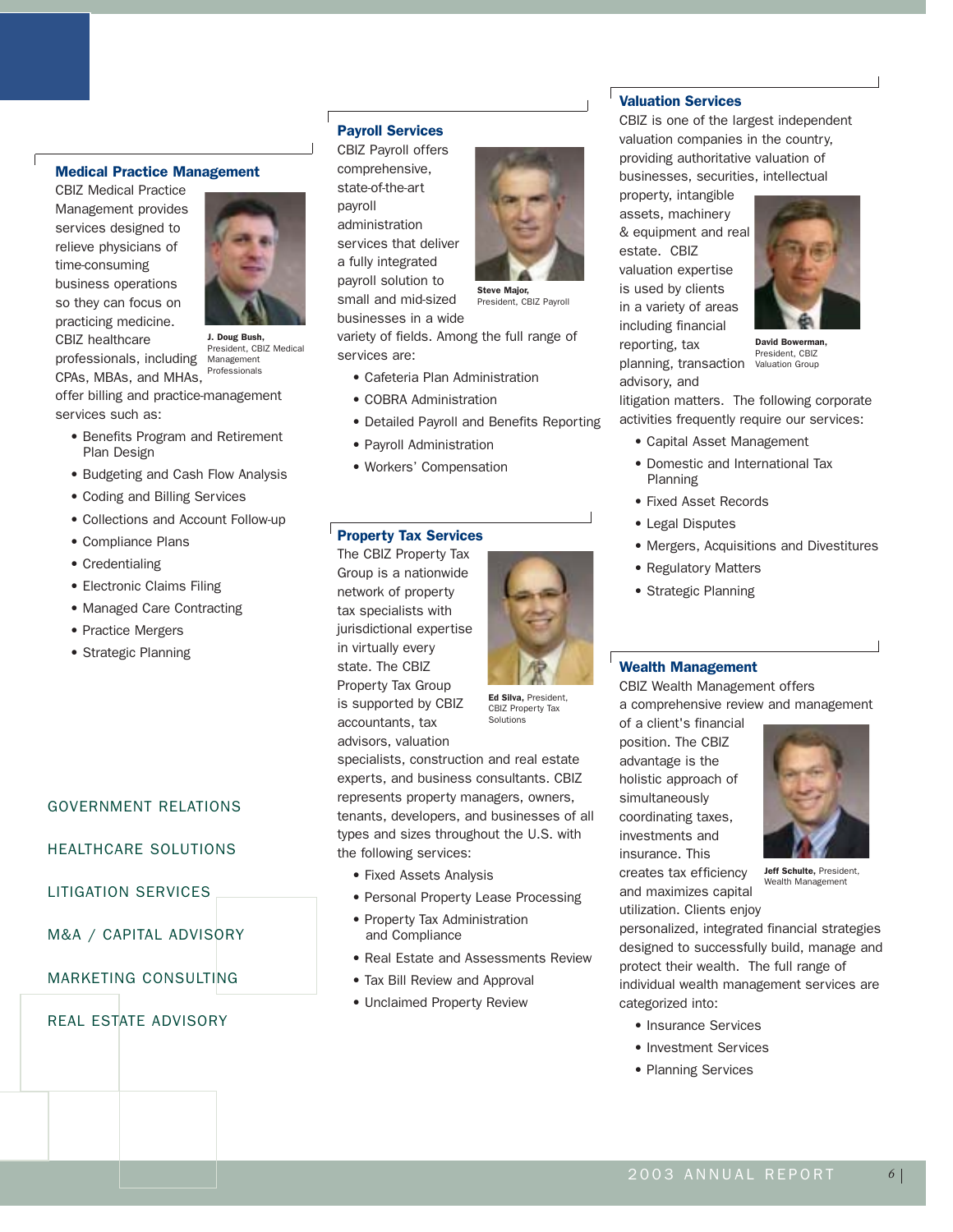# 2003 ACHIEVEMENTS

### CBIZ Today

- More than 70,000 clients
- Nearly 4,700 employees
- 62 reporting business units
- 13 consolidated offices
- Operations in 34 states

### Cross-Serving Progress

Nearly 50% of the 2,000 internal business referrals initiated in 2003 were successfully closed by year-end, generating first-year cross-serving revenues of \$7.7 million and exceeding the goal of \$7.5 million.

### Key Acquisitions

Acquisitions during the year helped round out our product array in cities where we have established a presence. New to the CBIZ family in 2003 are:

- **BeneCor, Inc.** of Salt Lake City, Utah, which specializes in design, consulting, and administrative services for group benefits and compensation, including medical, life, disability, and retirement plans. Clients in the Salt Lake City region now have in CBIZ the convenience of a single provider for benefits and insurance advisory services and accounting, advisory, and tax services.
- Martynec & Deering of Huntington Beach, California, which primarily serves business owners and management in real estate and non-profit entities through tax preparation services, accounting solutions, reporting and budgeting services as well as strategic planning services. Now part of CBIZ Accounting, Tax & Advisory of Orange County, this new team complements our existing accounting, tax, and advisory services and bolsters our business planning capabilities.
- ResourceOne Benefits Inc. of Deerfield Beach, Florida, which has excelled as an employee benefits outsourcing partner to small and mid-sized companies since 1995. The firm, now known as CBIZ Benefits & Insurance Services, Inc., specializes in consultation, full-service administration, and complete outsourcing of employee benefits.
- HarborView Partners of Stamford, Connecticut, which added another facet to our services when it was acquired in September. Now known as CBIZ Harborview, Inc. the company provides internal auditing and business advisory services to public and private companies. Following implementation of the Sarbanes-Oxley Act of 2002, demand in this area has grown and CBIZ is now positioned to respond with a highly-trained, experienced professional staff.

### Co-Locations

Bringing services together in a single building makes doing business with CBIZ easier for our clients. In 2003, co-locations were created in the Kansas City and Cleveland areas. Co-locations of CBIZ units into one location is key to the CBIZ business strategy, since working in closer proximity facilitates communication, client service, and cross-serving and makes the full array of CBIZ services more easily accessible. Looking ahead to 2004 and 2005, CBIZ is planning colocations in Dallas, Denver, San Jose and Salt Lake City.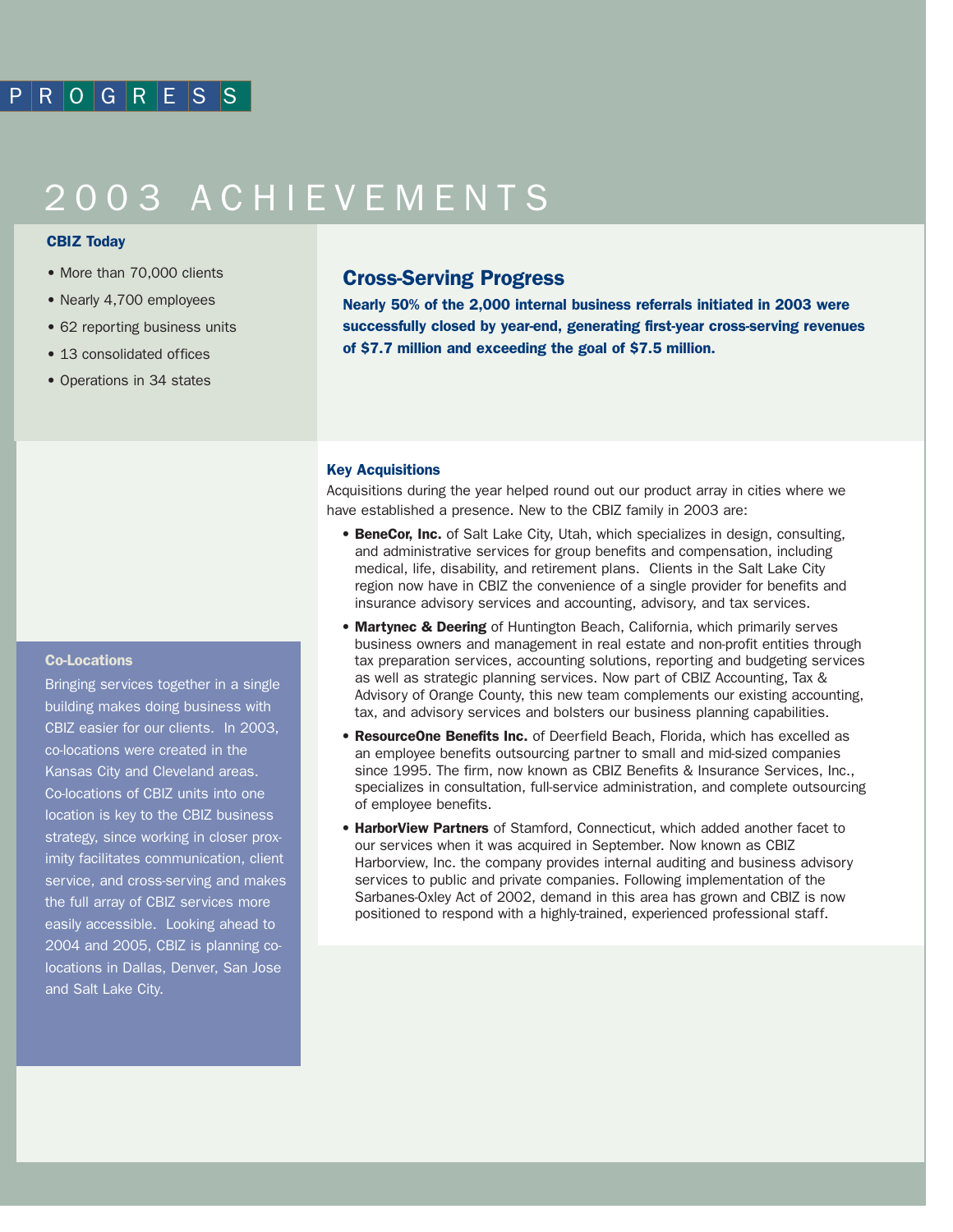# MARKET POSITION

### CBIZ is…

- The largest benefits specialist in the U.S. –According to *Business Insurance Magazine* 2003
- The ninth-largest accounting company in the U.S. –According to *Accounting Today Magazine* 2003
- One of the top medical practice management companies in the U.S.
- Among the top valuation companies in the U.S.
- The 13th largest broker of business insurance in the U.S. –According to *Business Insurance Magazine* 2003

### New Services Launched

Achievements in bringing added value to small and mid-sized businesses continued with the introduction of several new CBIZ products and services:

- The CBIZ Business Health Test debuted in the third quarter and is proving to be a highly effective value-added consultative tool. This program allows quick and easy interpretation of financial statements so clients can focus more clearly on ways to improve their profitability, cash flow, and return on investment.
- Since its January 2003 launch, numerous clients have enrolled employees in CBIZ University for innovative online human resources programs on topics from resolving conflict and performance management to anti-harassment training. This tool has proven effective both for clients as well as CBIZ associates.
- CBIZ Wealthcenter is a powerful, web-based financial planning and asset aggregation tool that enables the highest quality client service through information integration. The use of this tool ensures that high-net-worth clients have updated portfolios which are organized and easily accessible.

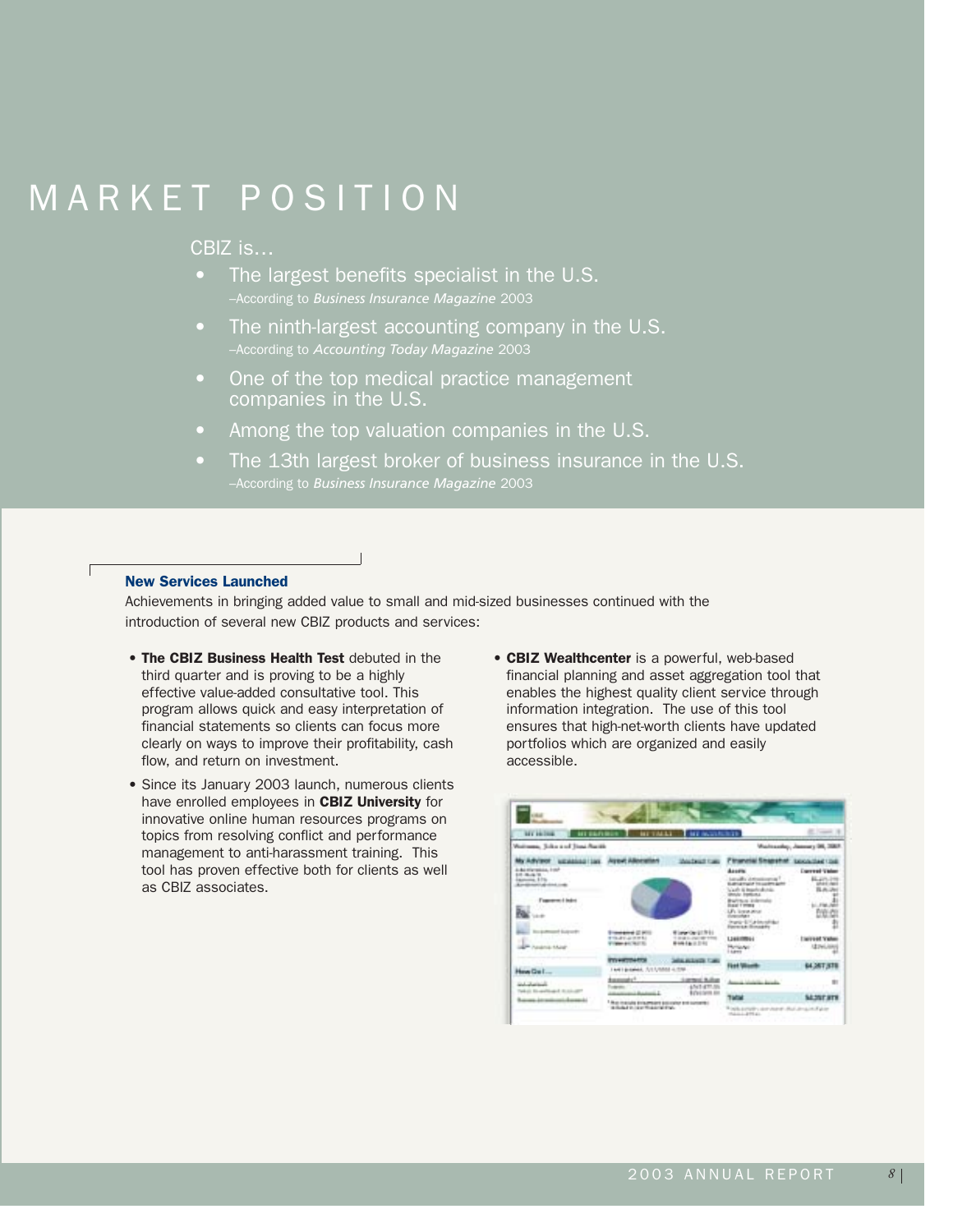### PROGRESS

With more than 160 company offices in 34 states nationwide, CBIZ has integrated offices in the following major metropolitan markets:



### Model Cities

Contributing to steady growth in cross-serving activity was the addition of four new cities to the CBIZ Model Cities program, which aims to formalize and increase internal business referral activity. Eight key business markets are now charged with spearheading cross-serving strategies that can be adopted by CBIZ units everywhere.

CBIZ Model Cities

- South Florida\*
- Kansas City
- Los Angeles\*
- Minneapolis\*
- Philadelphia
- Phoenix/Tucson\*
- San Jose
- Washington, D.C.
	- \* New in 2003

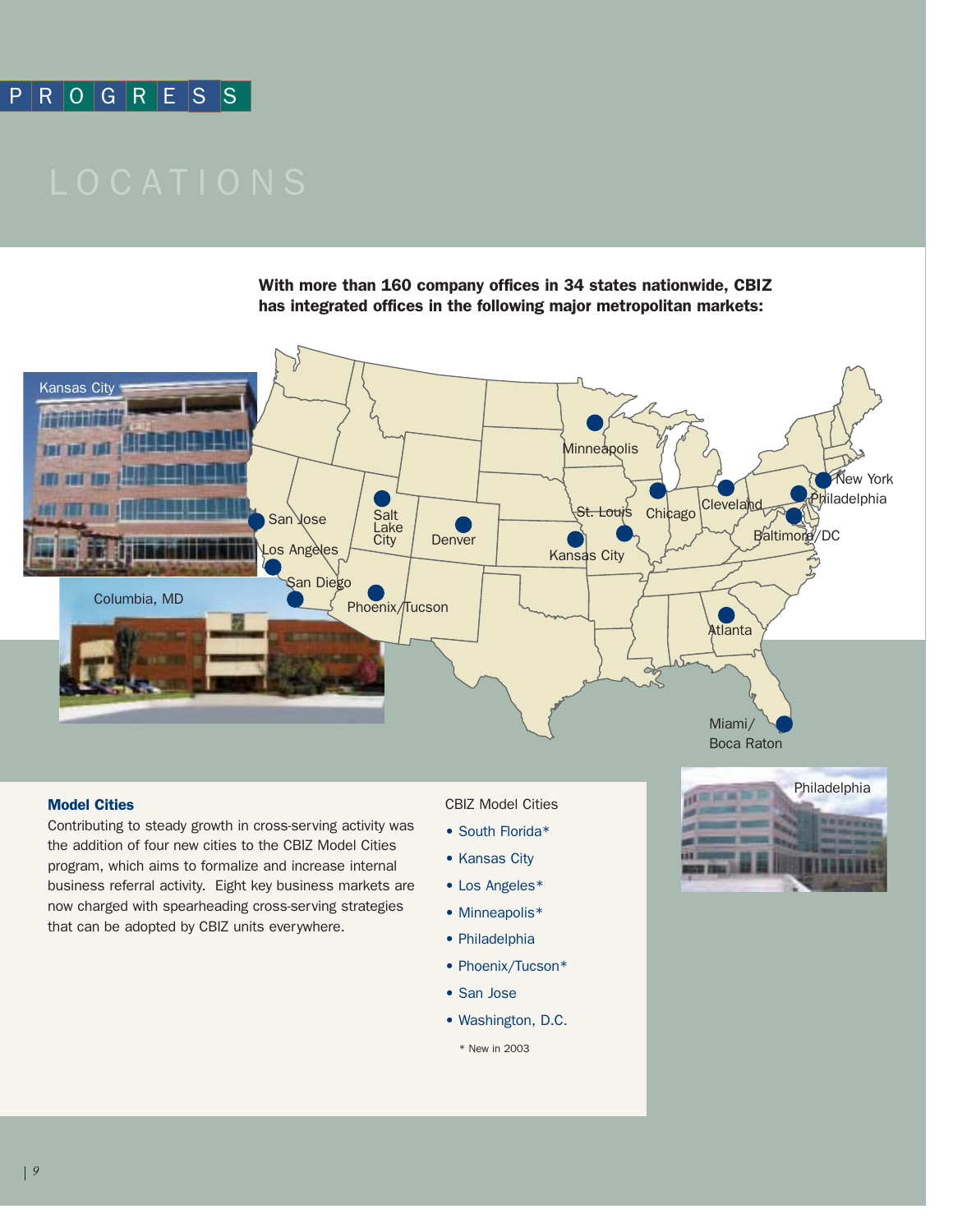### BOARD OF DIRECTORS

Steven L. Gerard | Chairman, Chief Executive Officer, Century Business Services, Inc.

Rick L. Burdick | Senior Partner, Akin, Gump, Strauss, Hauer & Feld, LLP

Gary W. DeGroote | President, GWD Management, Inc.

Joseph S. DiMartino | Chairman, The Dreyfus Family of Mutual Funds

**Harve A. Ferrill** | Retired Chief Executive Officer and Chairman, Advance Ross Corporation

**Richard C. Rochon** | Chairman and Chief Executive Officer, Royal Palm Capital Partners

Todd Slotkin | Executive Vice President and CFO, MacAndrews & Forbes Holdings, Inc.

### Donald V. Weir | Financial Consultant, Sanders Morris Harris

### Key Personnel

**Steven L. Gerard** Chairman and Chief Executive Officer

Jerome P. Grisko, Jr. President and Chief Operating Officer

Ware H. Grove Chief Financial Officer

George A. Dufour Chief Technology Officer

Len Miller Accounting, Tax & Advisory Services

Robert A. O'Byrne Senior Vice President,

Mark M. Waxman National Marketing

Teresa E. Bruce

Michael Kouzelos Vice President, Strategic Initiatives

Chris Spurio

David S. Azzolina **Treasurer** 

Kelly J. Kuna **Controller** 

Corporate Secretary and General Counsel

Michael W. Gleespen

### Corporate Offices

6050 Oak Tree Boulevard, South Suite 500 (216) 447-9000 www.cbiz.com

#### Legal Counsel

1333 New Hampshire Avenue, N.W. Washington, D.C. 20036

#### Stock Transfer Agent and Registrar

Shareholders requiring a change of name, address or ownership of stock, as contact:

7550 Lucerne Drive, Suite 103 Cleveland, Ohio 44130-6503 (440) 239-7352 or (888) 294-8217

### Annual Meeting

The annual Meeting of Shareholders will be held on Thursday, May 27, 2004 at 11:00 a.m. at The Embassy Suites Hotel, 5800 Rockside Woods Boulevard North, Independence, Ohio 44131.

### Independent Public Accountants

KPMG LLP Suite 2600

### Security Markets

listed on the NASDAQ stock market under the ticker symbol "CBIZ." The listing found in most newspapers is CentBusSvc.

### Shareholders' Information

Copies of the Annual Report on Form 10-K for the year ended December 31, 2003 as filed with the Securities and Exchange Commission are available without charge to

6050 Oak Tree Boulevard, South Suite 500 Cleveland, Ohio 44131 (216) 447-9000

Electronic version available at: www.cbiz.com